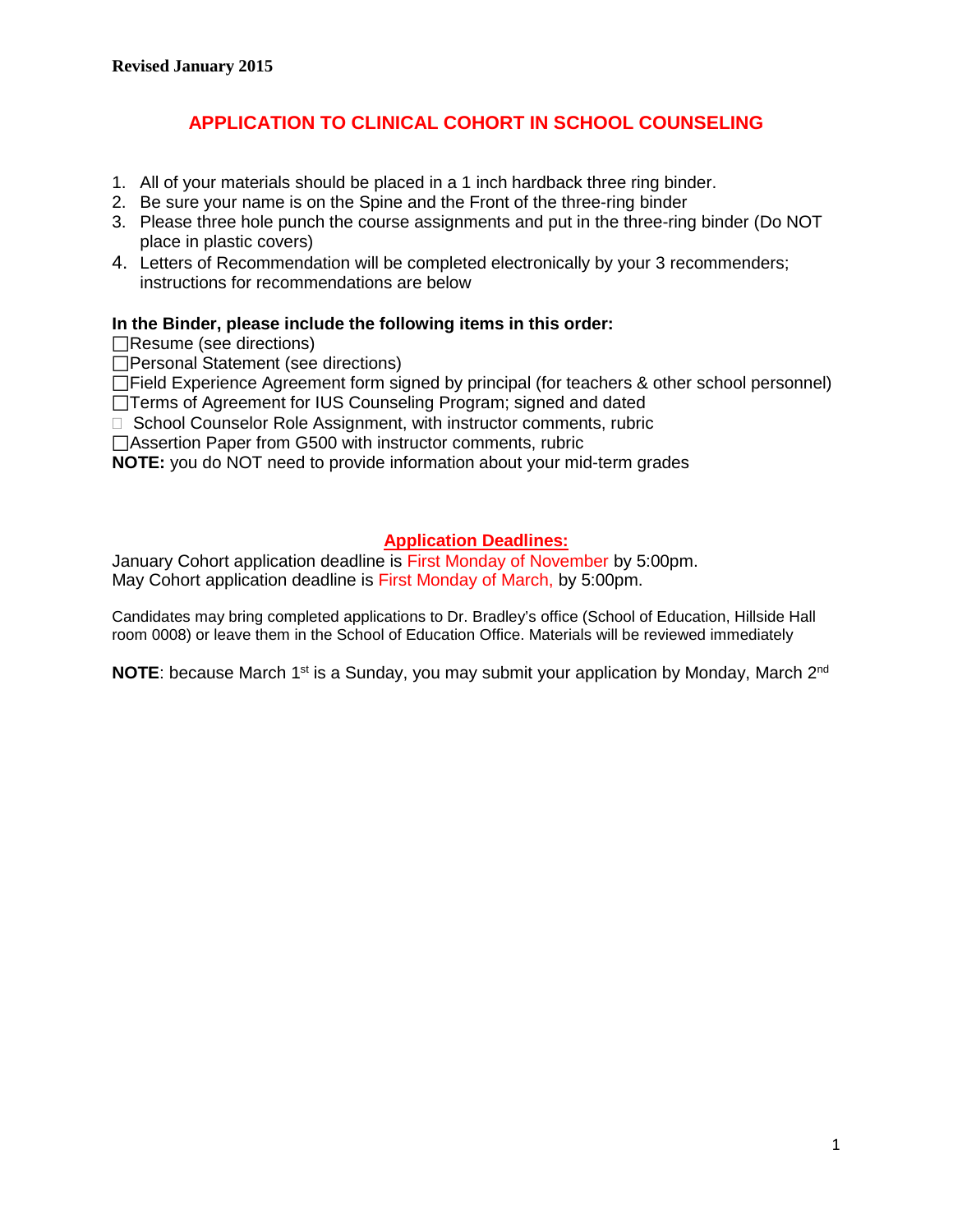# **Directions for Resume**

The resume is an opportunity for candidates to explain the experiences they have had that will make them a good candidate for the school counseling program. Candidates should be clear and specific when describing these experiences. This particular resume is not like a 1-page business resume. For this resume, more information and explanation is better.

### **In your Resume, include the following items, in this order:**

Name  $\Box$ Address Phones (work, cell, and home) Student ID Number Email Address

### **Education: Start Date – End Date**

Include degree(s) earned, institution name, dates attended (include any honors you received)

**Pre-Requisite and Pre Core courses completed:** List semester and year you completed each course. If you are currently in a course, include the name of the instructor.

# **Employment Information: Start Date - End Date**

**Current Job:** Provide place, address, and job title.

Use three or four lines to describe your duties; focus on duties pertinent school counseling.

#### **For example**

# 2007 – Present

#### Fourth grade teacher, Smithville Elementary in Clarksville, IN

I work with two other teachers to teach 90 fourth grade students. I have primary responsibility for reading and social studies lessons. I serve on the curriculum committee for fourth grade and am the building representative for the district crisis team. I am the sponsor for the student council which includes students from grades 4-6.

#### Job History Information: Start Dates- End Dates

State the place, including city & state, your job title, and pertinent duties, again using 3-4 lines for each job. List chronologically, starting with the most recent (indicate years you worked there). Only include jobs that would be important for the counseling program. Unless you are a recent graduate, include only jobs held since your bachelor's degree; recent graduates can include jobs held during college. We use this job history to establish the experiences you have had with K-12 children **SINCE** your bachelor's. If you have had several part-time jobs, please give us a statement showing how you meet the minimum requirement of 2 years and if you have additional experience. When it is difficult for us to count your experience, we tend to count on the low side.

#### Volunteer Work or Pre-Bachelor work: Start Date – End Date

State place, title or role, and pertinent duties; list chronologically starting with the most recent. List only the experiences that would be important and relevant for the school counseling.

Bonus Experience: We want to give applicants credit for significant experience in the following areas: working with the special education population, working with students from diverse backgrounds (other than ability status), additional training related to school counseling OR their area of specialty, and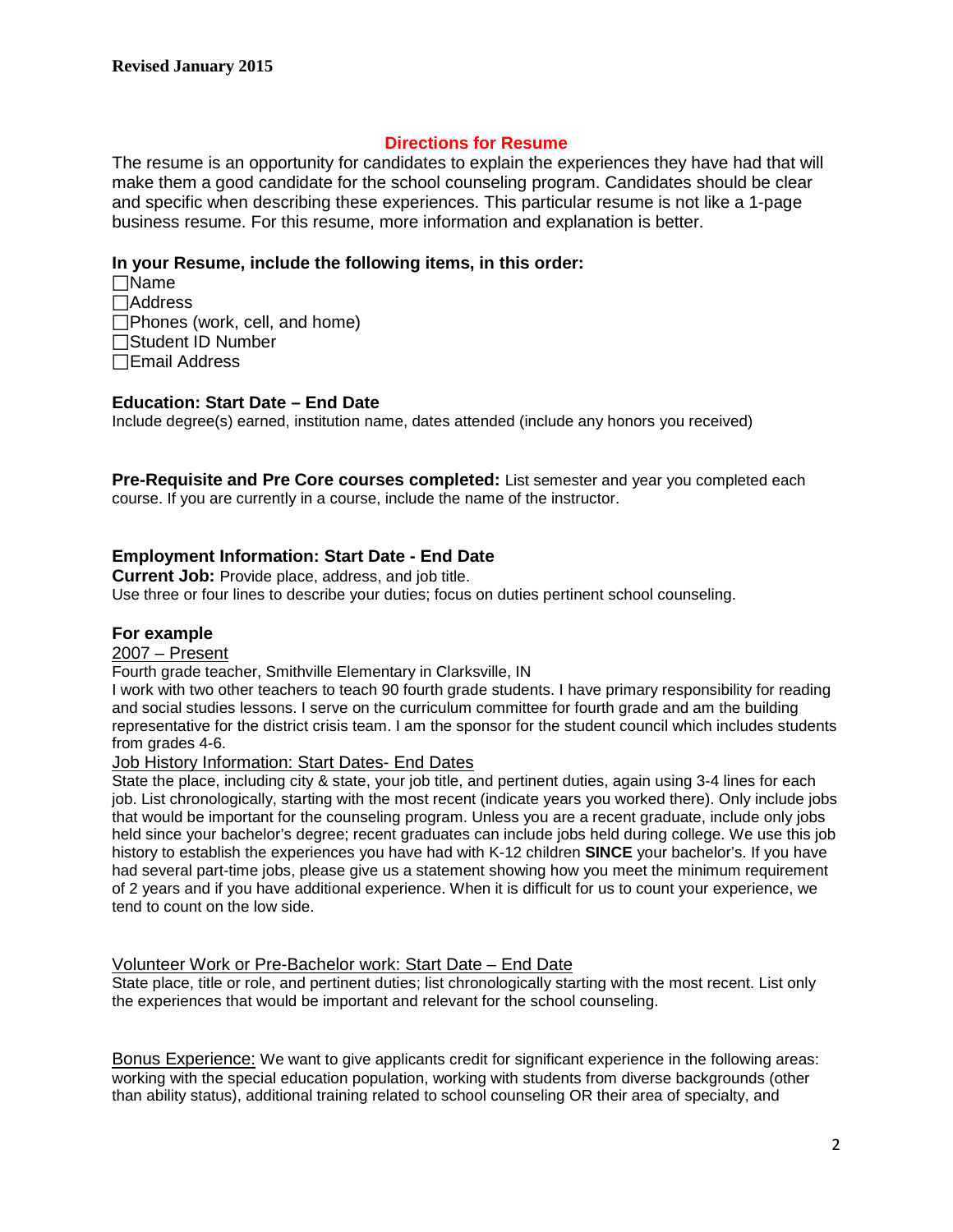leadership roles or experiences. Document any experience you have in any of these areas, provide a brief description or explanation of these experiences, and provide a reference, so we may call for verification.

### **Bonus Experience Examples:**

Diversity – My school has 24% racial/ethnic diversity. For two years I have served on a committee to plan programs for ENL students in our school, who make up 5% of our students. I have been to four days of training on services for ENL students. Reference: Ms XXX, 812/555.555.

Additional Training**:** Include titles of workshops, conferences, trainings, etc., and the dates you attended. List only workshops, conferences, etc that would give you additional expertise in the field of education and/or school counseling. Indicate the length of training (ex. 2 days, 5 days, 1day/week for 3 months, once/month during the school year, etc.) and provide a brief description of these training experiences. Include only significant training related to school counseling, the field of education, or your specialty area.